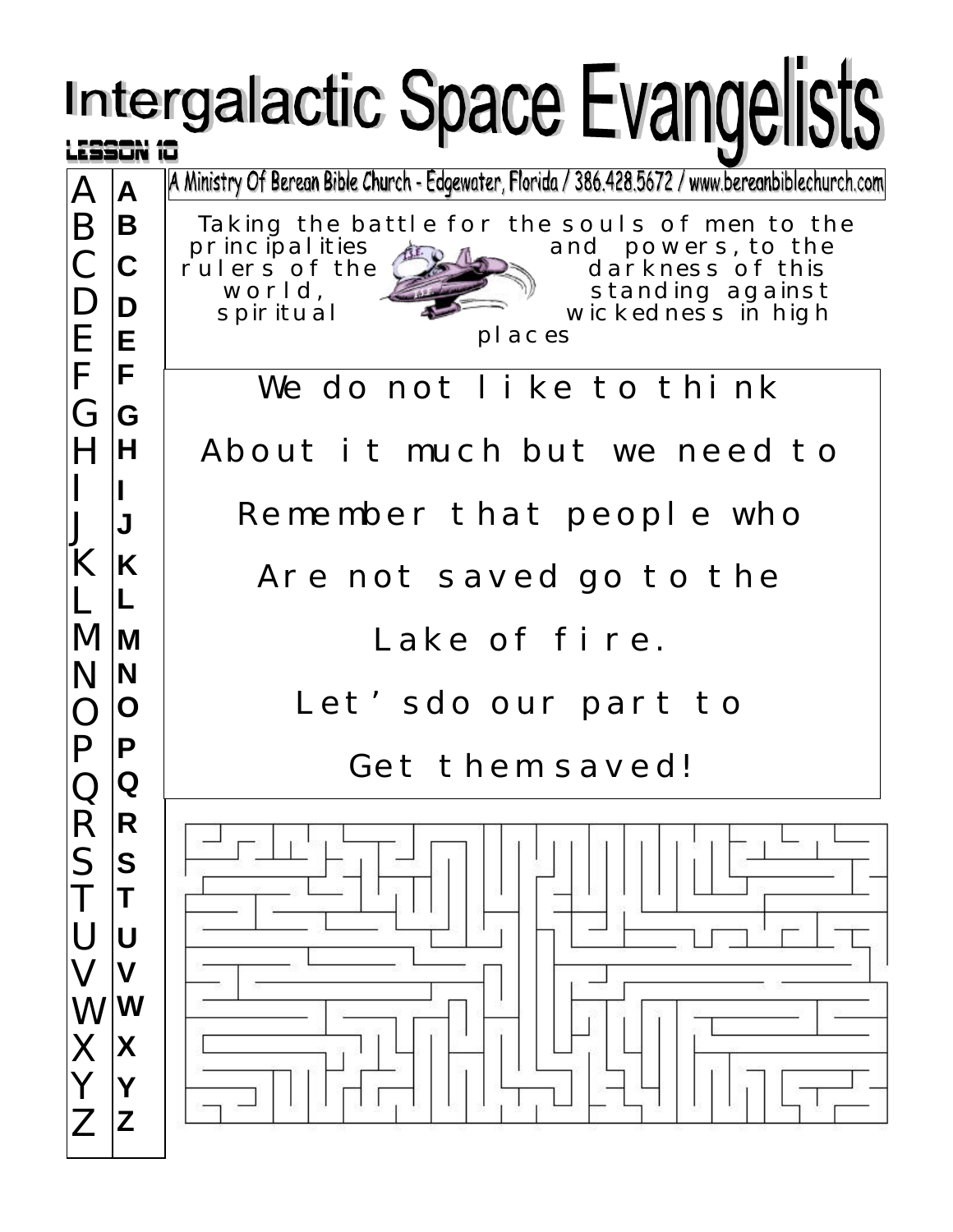## **The** Intergalactic Space Evangelist Part 10 Blind Man's Bluff

**P1 Get out! Get out of there! Shouted Jewels to the 2 teams. But it was too late! Remember last time team one beamed over to the satellite and team two down to the TV (truth violator) station.** 

**P2 When they got there both areas were in total darkness. You could not see your hand in front of your face. Back on** *Falcon 1* **Jewels and KEL could see on the scanner the 4 green dots that represented the two teams. And they could also see a whole lot of red dots. Red dots mean the (eerie music here) IDD!** 

**P3 Quick Jewels, said KEL, beam me over to the satellite and I will help SemaJ and Jake while you beam team two back to Falcon. We must take control of that satellite!**

**P4 Jewels nimble fingers flew over the controls of the RTD and sent KEL in a blaze of light to help Jake & SemaJ. Hold on guys, she said as she tried to lock on to team two.**

**P5 Signal is being jammed at the source, I cannot get a lock on team two! Shouted Jewels to no one. "M" we need some help up here. But the radio was silent too. In fact nothing seemed to be working now.**

**P6 Team two was in big trouble. They were almost completely surrounded by glaring red eyes. Eyes that belonged to the IDD. They were so close they could almost hear them breathing! What are we going to do now? Asked Matty. I will try to think of something, said JR. Well, don't think to long. Here they come!**

**P7 Matty and JR jumped up from their hiding place and ran towards the IDD. Activate AOTL! Shouted JR as he drew his Sword. Copy that, activating the Armor Of The Lord. Instantly our brave friends were covered from head to toe in gleaming bright armor.**

**P8 Matty drew his Sword and he and JR began to do battle against the IDD. Back you servants of EVIL! They shouted as the team rushed the enemy.**

**P8 Meanwhile back on the satellite. KEL, what are you doing here? Asked SemaJ. You guys are surrounded by the IDD and I came to help. We must take control of this satellite. Activating AOTL! They said with one voice. KEL, SemaJ and Jake drew their Swords and stood with their backs to each other forming a circle. As KEL looked around she notice something.** 

**P9 Jake, do you see that big bundle of wires and cables? Yes, said Jake. Follow them and see where they go. I believe they must lead to the control room of this satellite.** 

**P10 Just then the IDD charged our hero's. Screaming and shouting they came. They had long nasty looking weapons that fired red hot fiery darts. SemaJ took three hits to the head before he could get his shield up. SemaJ is down! Shouted KEL!** 

**P11 The IDD gave a great shout of victory and came again at our friends. Jake and KEL stood their ground and were knocking IDD down left and right but they could not do it**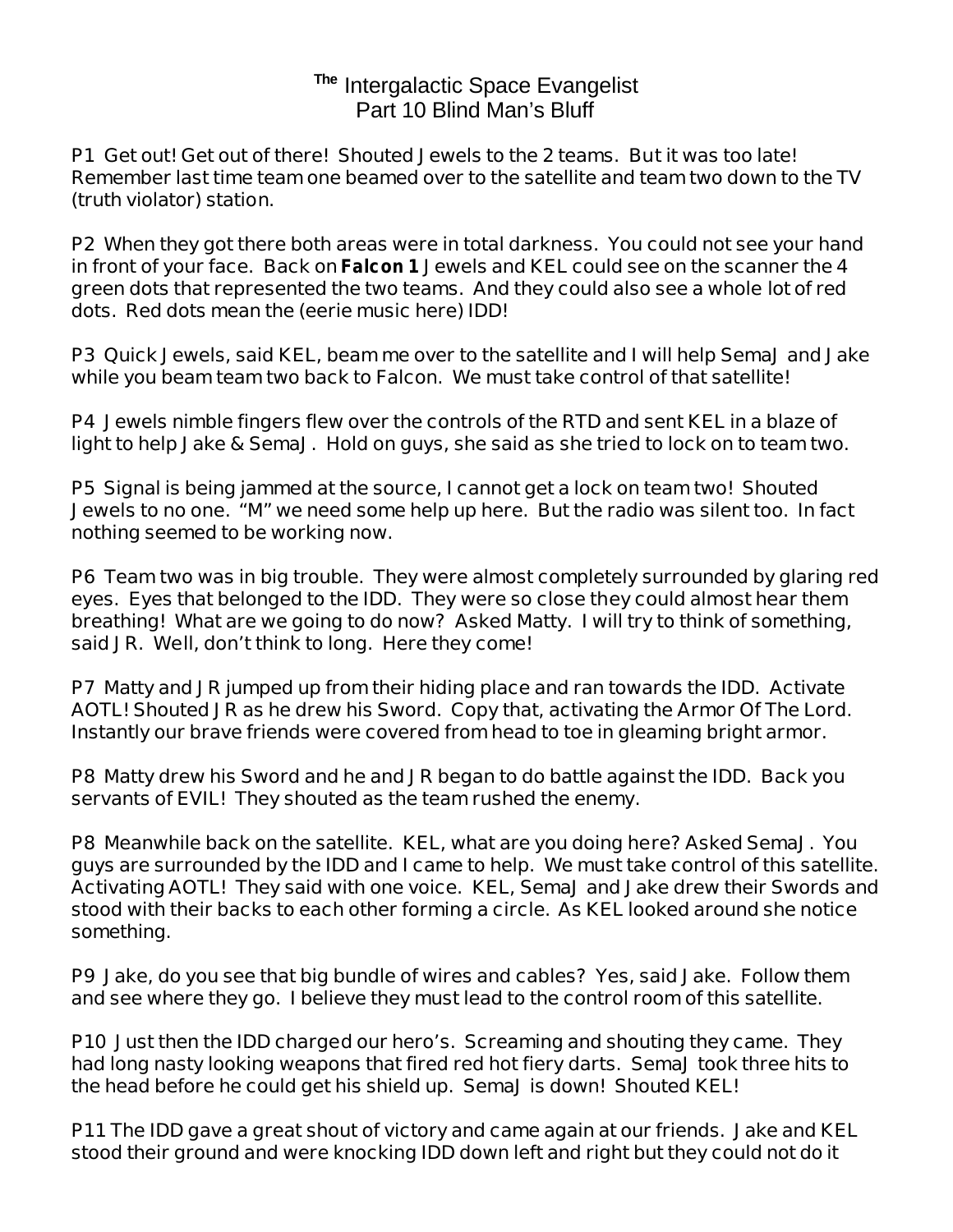**forever! HOLD ON GUYS! Shouted Jewels over the intercom system in their armor. I have an IDEA!**

**P12 What is Jewel's idea? Will it work? Will it work in time? And if it does not work what will happen to our hero's? Find out next time in the (dun.. Dun… dunnnn) Intergalactic Space Evangelist!**

## <u>I.S.E. TRAINING SECTOR II COMMANDER M SA</u>



Answer the following questions the best you can and we will discuss them in class.

1. In Ephesians 6: 10 –18 we learn about the armor that God supplies to all his soldiers. Read the verses and list 3 of these armor parts below.

- 2. What part of you does the helmet of salvation protect and why is this important?
- 3. What, do you think, the phrase "preparation of the gospel of peace" means?
- 4. Is prayer part of the armor? If so what does it do?
- 5. What do you do with the shield of faith?
- 6. What is the Sword of the spirit?
- 7. How would you use the sword of the spirit?